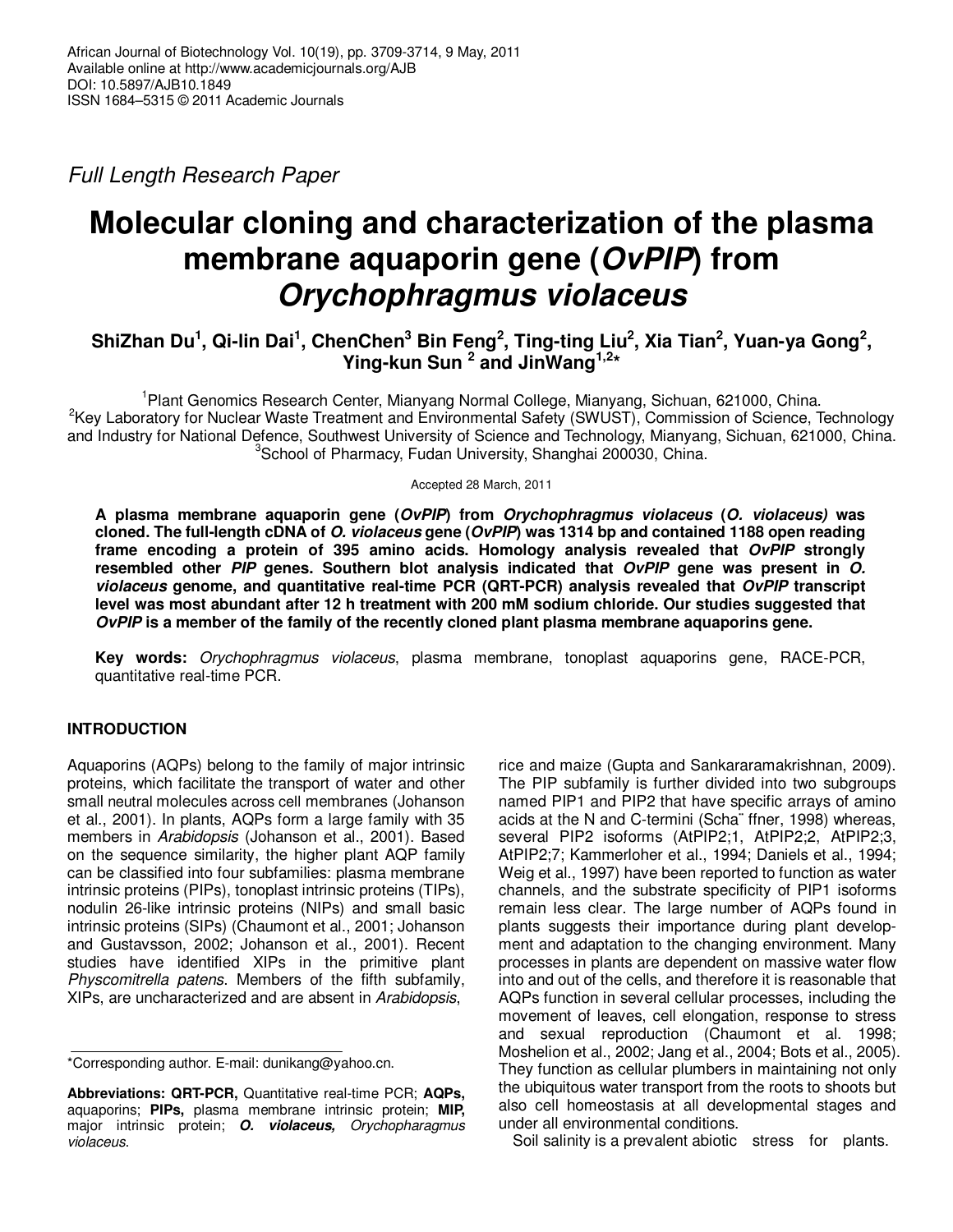Excess salts in the soil solution would interfere with mineral nutrition and water uptake, and lead to undue accumulation of toxic ions (Hasegawa et al., 2000). Plant growth under salt stress depends on the re-establishment of proper cellular ion homeostasis with other concomitant processes. Low cytosolic Na<sup>+</sup> content was preserved by the concerted interplay of regulated ion uptake, vacuolar compartmentation and active extrusion to the extracellular milieu (Blumwald et al., 2000). Jang (2004) reported that marked up- or down-regulation in PIP expression was observed by drought stress, whereas PIP genes were less-severely modulated by high salinity.

Orychophragmus violaceus belong to Orychophragmus, Brassica in Cruciferae, which is mainly distributed in China. It has been found that O. violaceus subjected to salt stress of 150 mmol  $L^{-1}$  NaCl solutes displays strong tolerance and normally grows flowers and seeds when planted in field, but Arabidopsis belongs to Cruciferae which only grows in 70 mmol  $L^{-1}$  NaCl solutes. Up till now, there has been no report on the molecular cloning of OvPIP gene from O. violaceus. In this study, the molecular cloning and characterization of the OvPIP gene from O. violaceus was reported.

## **MATERIALS AND METHODS**

## **Plant material**

The seeds of O. violaceus were sterilized in 5% sodium hypochlorite solution for 10 min followed by 3 rinses with sterile distilled water and then were sown randomly in thoroughly washed sand in plastic containers (40  $\times$  30  $\times$  6cm<sup>3</sup>) with drainage holes in the bottom. The seedlings were irrigated on alternative days with full-strength Hoagland nutrient solution. After 8 days, the seedlings were transplanted into bigger plastic pots (22.5 cm in diameter and 22.5 cm in depth) and continued irrigating with the same fresh nutrient solution. 29 days later, 200 mM NaCl was added into the nutrient solution. Total RNA was extracted from young leaves of the plant treated with 200 mM NaCl for 24 h and was used for the cloning of OvPIP cDNA.

#### **Cloning and sequencing of OvPIP full-length cDNA from O. violaceus**

Total RNA was extracted using TRIZOL Reagent (GIBCO BRL, USA) according to the manufacturer's instructions. An aliquot of the isolated 150 ng RNA was reverse transcribed with a cDNA synthesis primer AP (5'-GGCCACGCGTCGACTAGTAC(T)16-3'). According to the conservative sequence of PIP from Arabidopsis thaliana, a pair of primers, primer 1 (5'- GGAGAAGGGTTTCAGACAAG-3') and primer 2 (5'- CGAGAGACA AGGAACCTGAA-3'), were designed and synthesized, and PCR was carried out in a total volume of 50  $\mu$ l containing 2 µl cDNA, 10 pmol each of primer 1 and primer 2, 10  $µ$ mol dNTPs, 1 x cDNA reaction buffer and 5 U Tag polymerase. The PCR reaction was performed under the following conditions: the template was denatured at 94°C for 2 min followed by 35 cycles of amplification (94°C for 1 min, 55°C for 1 min and 72°C for 1 min) and by 10 min at 72°C. The PCR product (PIP1, 800 bp) was purified and cloned into a pGEM-T vector (Promega, USA), and then sequenced. Blast search revealed that the PCR product had a high degree of similarity with two cDNA sequences from Brassica napus

plasma membrane intrinsic protein 1 (PIP1) mRNA and A. thaliana plasma membrane intrinsic protein 2A. Primer 3 (5'-ATTTGCGGTG TTYATGGTGCACT-3') was subsequently designed and synthesized according to the PIP1sequence. The 3' RACE of OvPIP full-length cDNA was performed with the 3' RACE system for rapid amplification of cDNA ends (RACE, GIBCO BRL, USA) in a total volume of 50 µl containing 2 µl cDNA, 10 pmol each of primer 3 and AP primer, 10  $\mu$ mol dNTPs, 1 x cDNA reaction buffer and 5 U Tag polymerase. The PCR reaction conditions were the same as those described earlier. The PCR product (PIP13', 387 bp) was purified and cloned into a pGEM-T vector, and then sequenced. Based on the PIP1 sequence, complementary reverse gene specific primers, primer 4 (5'- AGGAAGAGGAGAGTAGC-3') and primer 5 (5'-CTTGTCTGAAACCCTT CTCC -3'), were designed to amplify the 5'end of PIP1 cDNA. RNA was reversely transcribed with primer AP, followed by tailing cDNA with oligo (C). The first round of PCR was performed with primer 4 and Abridged Anchor Primer (AAP, 5'-GGCCACGCGTCGACTAGTACGGGIIGGGIIGGGIIG-3') under the following conditions: the template  $(2 \mu)$  cDNA) was denatured at 94°C for 3 min, followed by 35 cycles of amplification (94°C for 1 min, 56°C for 1 min and 72°C for 2 min) and by 7 min at 72°C. The PCR product was diluted 50-fold for the second round of amplification with primer 5 and AUAP (5'-GGCCACGCGTCGACTAGTAC-3') under the same PCR conditions. The PCR product (PIP 5', 338 bp) was purified and cloned into pGEM-T vector and then sequenced. The earlier mentioned three fragments were assembled into a full-length cDNA (OvPIP) through alignment and deletion of the overlapping fragment with VNTI 6.0 software. Based on the full-length cDNA sequence, gene specific primers OvPIP F1 (5'-- GCAATAAAAAAGTATACAAC-3') and OvPIP R1 (5'—CAGTAAAA GCATGGATATTAT--3') were used for the amplification of the coding region fragment of OvPIP by RT-PCR following the manual described by the manufacturer (TAKARA RT-PCR kit) and the amplified sequence of OvPIP was inserted into pGEM-T vector (Promega) followed by sequencing.

## **Southern blot analysis**

Southern blot was carried out to analyze the copy number of OvPIP present in O. violaceus genome. For Southern blot analysis, genomic DNA was extracted from young leaves of the seed that germinated from O. violaceus seedling (23 days-old) by cetyl trimethyl ammonium bromide (CTAB) method as described before (Doyle and Doyle, 1990). Aliquots of genomic DNA (8 mg) were digested overnight at 37°C with Xho I and Bam HI, respectively, fractionated by 0.8% agarose gel electrophoresis and transferred to a Hybond-Nt membrane (Amersham). The part of the OvPIP cDNA coding fragment from 324 to 1042 bp (718 bp) was used as the probe and there were no EcoRI, Xho I and Bam HI restriction sites in this 718 bp probe sequence. Hybridization bands were detected using the DIG Luminescent detection kit (Roche), and signals were visualized by exposure to Fuji X-ray film at 37°C for 15 min.

#### **The expression profile of OvPIP under salt stress**

To investigate the expression pattern of OvPIP under salt stress, total RNA was extracted from the O. violaceus plants treated with various concentrations of NaCl (0, 100, 150, 200 and 250 mM NaCl) for various durations (0, 6, 12 and 24 h) and was used for the QRT-PCR analysis. RNase-free DNaseI (Takara, Japan) was used to digest the genomic DNA in the total RNA preparation. 100 µg of total RNA was then synthesized into the 1st strand cDNA using a Reverse-transcription kit (Takara, Japan). QRT-PCR reactions were carried out in a PTC-200 RT-PCR system (Bio-Rad) in MJ white PCR tubes according to the manual of two-step QuantiTect SYBR Green PCR Kit (Qiagen #204143). The total PCR volume was 25 µl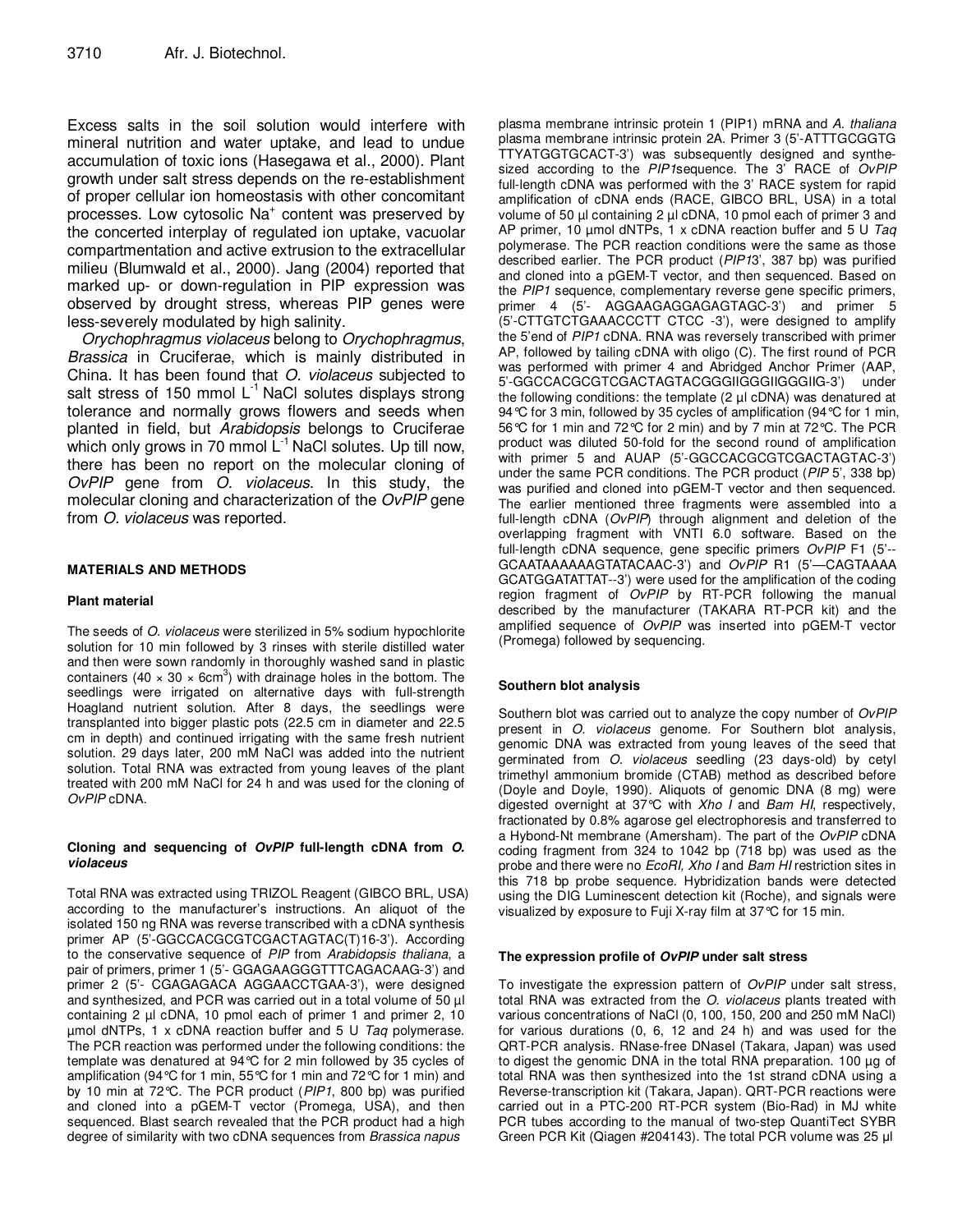gca

at aaaaaaqt at acaaacaaat t aacaaqaaqqaqaqct ct cact at aaaacagagcacat gt t ct t ct cact aaccact gaaact agt t 94 at ggcgaaggacgt ggaagccgt t t ccggagaagggt t t cagaca M A K D V E A V S G E G F Q T 139 agagact at caagat ccaccgccagcgcct ct gt t t gacccggcg R D Y Q D P P P A P L F D P A 184 gaget gaccaagt ggt et t t et acagageagt cat eget gagt t e ELTKWSFYRAVIAEF 229 gt aget act et ect et t ect gt acat cacegt t t t gacagt cat c V A T L L F L Y I T V L T V I 274 ggt t acaagat t cagaccgat agt act gccggcggcgt t gact gc GYKI QTDSTAGGVDC 319 ggt ggggagaagggt t t cagacaagagact at caagat ccaccgc G G E K G F R Q E T I K I H R 364 cagcgcct ct gt t t gacccggcggagct ggccaagt ggt ct t t ct Q R L C L T R R S W P S G L S 409 acagagccagt cat cgct gagt t cgt agct act ct cct ct t cct g T E P V I A E F V A T L L F L 454 cacat cacct gt t t ggaycagt cr at cggt t at ccaagat t caga HITCLDQSIGYPRFR 499 ccgat agt act gccggcggcgt t gact gcggt ggagt t ggt at cc PI V L P A A L T A V E L V S 544 tt gt at cgct t gggct tt t ggt ggcat gat ct t cat cct t gt ct a L Y R L G F W W H D L H P C L 589 ct gcaccgccggt at ct ct ggt ggt cacat t t acccggcagt gac L H R R Y L W W S H L P G S D 634 at t t gggct act ct t ggcgcgt t aagt gt cct t ggt aagagccat I WATL GALSVL GKSH 679 gt t gt acat ggt agct cagt gt t t gggt gcgat at gt ggagt t gg V V H G S S V F G C D M W S W 724 gt t cgt caaagcct t ccaaagct ct t act acgt ccgt t acggt gg V R Q S L P K L L L R P L R W 769 t ggagccaact ct ct agccgacggyt acagcacaggaaccggact WSQLSSRRLQHRNRT 814 agccgcagagat cat t ggt act t t cgt t ct t gt ct at accgt ct t S R R D H W Y F R S C L Y R L 859 ct ccgccact ggccct t aacgt at t gccagagact cccacgt ccc L R H W P L T Y C Q R L P R P 904 agt gt t ggcgccact t cccat t ggat t t gcggt gt t cat ggt gca S V G A T S H W I C G V H G A 949 ct t ggct accat t cccat cact ggaact ggaat caacccggcaag L G Y H S H H W N W N Q P G K 994 gagt t t cggagcagccgt t at ct t caacgagagcaagccat ggga E F R S S R Y L Q R E Q A M G 1039 t ggccact ggat at t t t gggt gggaccat t cgt t ggagct gcgat WPLDILGGTIRWSCD 1084 aget geat t et accaccagt t egt t t t gaggget t caggt t ccaa S C I L P P V R F E G F R F Q 1129 gt ct ct cggagt t t gat cct at gt agat t aaaggt t ct t t caaga VSRSLILCRLKVLSR 1174 caagagcct t t ggt aaat accct t t t gt at t t t caagcact t t cc Q E P L V N T L L Y F Q A L S 1219 ttt ctt cagt gt gt t ctttt ctttt aggt t gtt agt ct cttct F L Q C V F F S F R L L V S S 1264 act caat gt at t cat taa 1281 TQCIH<sup>\*</sup> aaaaaaaat t at at aat at ccat gct t t t act c

Figure 1. The full-length cDNA sequence and deduced amino sequence of OvPIP gene. The start codon (atg) is underlined and the stop codon (taa) is underlined and it is in italics.

and the amplification program was used: 95 °C for 10 min; 45 cycles of 95 °C for 30 s, 55 °C for 30 s, 72 °C for 30 s, 76 °C for 2 s (checking fluorescents change); followed by 55 to 94°C to check the amplification specificity. Primers were designed with Primer 12 Express 2.0 (Applied Biosystems) for PCR products that were 100 ~ 150 bp in length (OvPIP QF15'-GAGCTGACCAAGTGGT CTTTCTAC-3', OvPIP QR15'-GCATCAACGCCGCCGGCAGTA CTA -3').

Standard curves were then determined using eight serial 10-fold dilutions of the earlier known plasmids concentration. The expressed copies of the test genes and internal control (actin) were calculated according to their respective standard curve.

# **RESULTS**

# Isolation and analysis of OvPIP full-length cDNA of O. violaceu

Using the conserved sequence of the PIP1 gene from A. thaliana as an internal fragment, 813-bp fragment was obtained from cDNA of the young leaf of O. violaceus treated with 200 mM NaCl for 24 h via RT-PCR. After sequencing the internal fragment, we used 5' and 3' RACE PCR to capture the upward and downward fragments of OvPIP. The amplified upward, downward and internal fragments (PIP5', PIP3' and PIPBC) were then assembled to get the full-length cDNA of OvPIP by alignment and deletion of overlapping fragments. By using the method described in the paper, the full-length cDNA sequence of OvPIP was obtained through RT-PCR reaction and subsequently confirmed by sequencing. The full-length cDNA (GenBank Accession No: bankit1252551) of OvPIP was 1314 bp and contained 1188 open reading frame encoding a protein of 395 amino acids, a 5'-untranslated region of 93 bp and a 3'-untranslated region of 33 bp. The predicted OvPIP protein was 395 aa in length with a molecular weight of 45806.95 Da and an isoelectric point of 9.58; these predictions were made based on a web analysis program/on web analysis software (http://us.expasy.org). The complete nucleotide sequence and the deduced amino acid sequence of OvPIP are shown in Figure 1.

# Southern blot analysis

Southern blot was carried out by digesting genomic DNA isolated from the leaves with EcoRI, Bam HI and Xho I, respectively to analyze the OvPIP present in O. violaceus genome. Multiple hybridizing bands were detected by Southern analysis, indicating that the OvPIP was present in *O. violaceus* genome (Figure 2).

## The expression profile of OvPIP under salt stress

QRT-PCR analysis was carried out to establish the expression profile of the OvPIP of O. violaceus plants under salt stress. The results showed that, OvPIP was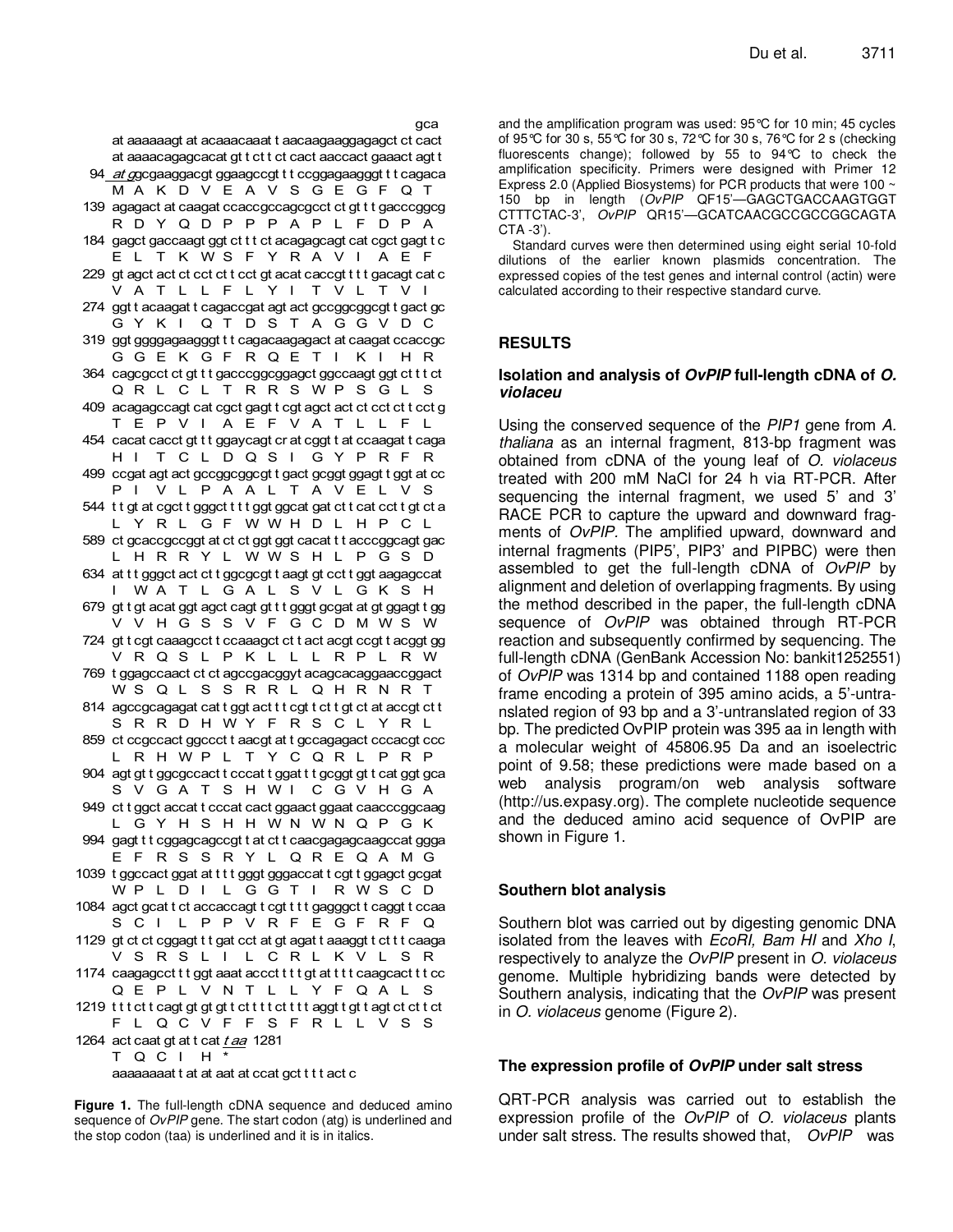EcoRI BamHI Thoy M

**Figure 2.** Southern blot analysis of OvPIP from O. violaceus. Genomic DNA (8 mg) was digested with EcoRI , BamHI and XhoI, respectively, followed by hybridization with DIG Luminescent labeled. OvPIP cDNA fragment from 324 to 1042 bp (718 bp) was used as the probe.

expressed at different levels after treated with various concentrations of NaCl (0,100,150, 200 and 250 mM NaCl, respectively). There was a little expression of OvPIP without salt treatment, while its expression increased under 100 and 150 mmol  $L^{-1}$ NaCl salt treatments, reached its highest level under 200 mmolL<sup>-1</sup>NaCl and then began to decrease (Figure 3). On the other hand, we exposed O. violaceus plants to 200 mmol  $L^{-1}$  NaCl for 0, 6, 12, 24 and 48 h, respectively. The OvPIP gene was expressed at a low level without salt treatment, and its expression increased after the salt treatments, reached its highest level after 12 h salt treatment and then began to decrease (Figure 4).

# **DISCUSSION**

By using the method described in the paper, the fulllength cDNA sequence of OvPIP was obtained through



**Figure 3.** The expression profile of *OvPIP* gene under the various NaCl concentration (0, 100, 150, 200 and 250 mmol  $L^{-1}$ ) for 24 h determined by quantitative RT-PCR (actin gene as internal standard). Fold inductions are the ratios of the copies of OvPIP genes and the actin in O. violaceus.

RT-PCR reaction. The full-length cDNA (GenBank Accession No: bankit1252551) of OvPIP was 1314 bp and contained 1188 open reading frame encoding a protein of 395 amino acids, a 5'-untranslated region of 93 bp and a 3'-untranslated region of 33 bp. The predicted OvPIP protein was 395 aa in length with a molecular weight of 45806.95 Da and an isoelectric point of 9.58; these predictions were made based on a web analysis program/ on web analysis software (http://us.expasy.org). The deduced OvPIP protein was used in the multiple alignment analysis using the ClustalX program; the results showed that, at the amino acid level, OvPIP had 84 and 57% identities, respectively, with the PIP1 from B. napus and A. thaliana. The phylogenetic analysis suggested that the OvPIP protein and the PIP1 of B. napus can be classified into one superfamily (Figure 5). Database retrieval with PSI-Blast showed that the putative protein of OvPIP belonged to the major intrinsic protein (MIP) superfamily. Members of the MIP superfamily function as membrane channels that selectively transport water, small neutral molecules, and ions out of and between cells. The OvPIP proteins share a common fold: the N-terminal cytosolic portion followed by six transmembrane helices, which might have arisen through gene duplication.

Many genes encoding AQPs were isolated from different plant species but up till now, no gene has been identified from *O. violaceus*. In this study, the molecular cloning and characterization of the OvPIP gene from O. violaceus was reported. The putative protein of OvPIP belonged to the PIPs. Southern blot analysis indicated that the OvPIP was present in O. violaceus genome. To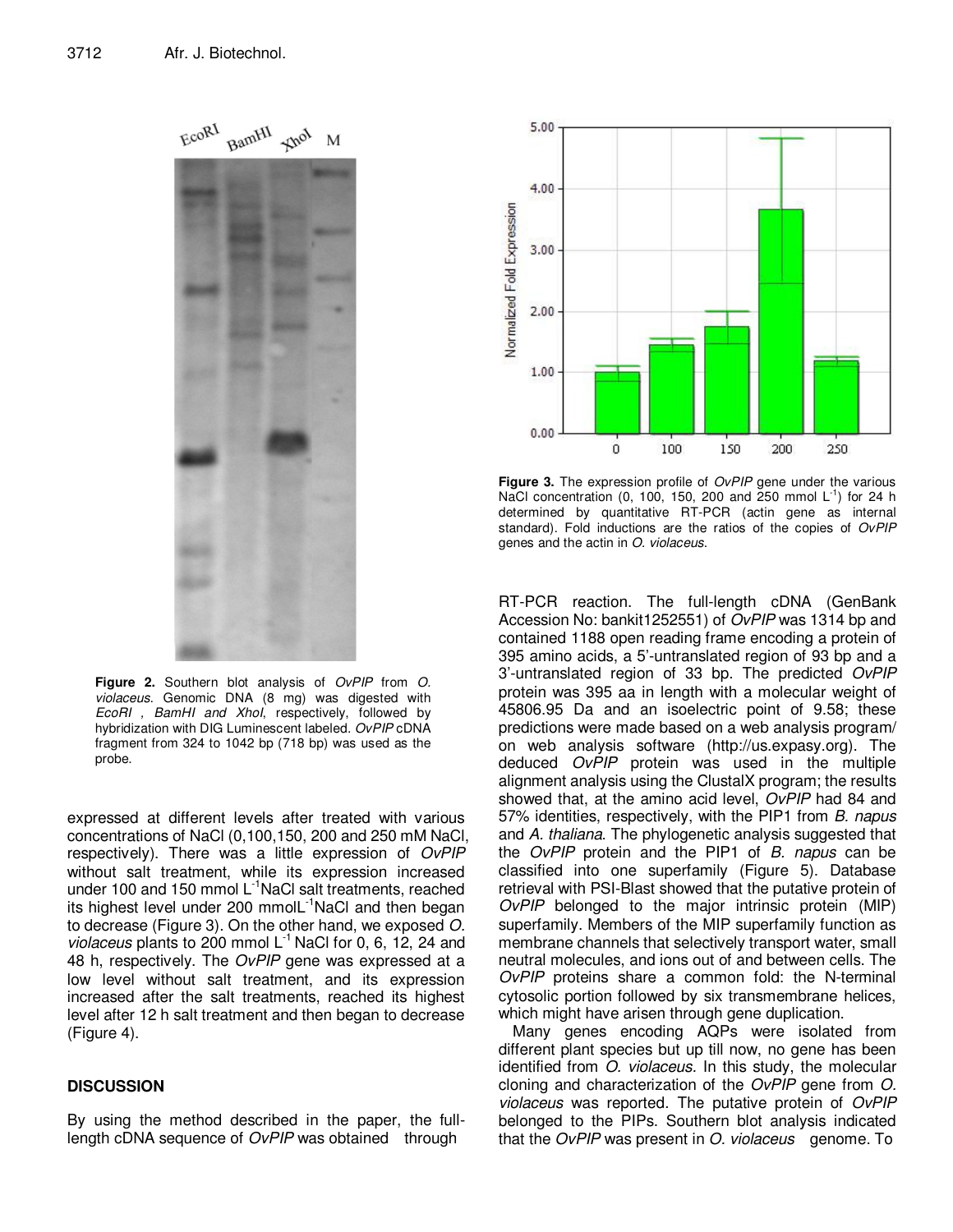

Figure 4. The expression profile of *OvPIP* gene under 200 mmol L<sup>-1</sup> NaCl for 0, 6, 12, 24 and 48 h determined by quantitative RT-PCR (actin gene as internal standard). Fold inductions are the ratios of the copies of the OvPIP gene to the expression level at 0 mM (or before the treatment). The ratio was further corrected by the actin expression levels.



Figure 5. Phylogenetic tree of the OvPIP and related protein from other plant. The unnamed protein product is the OvPIP.